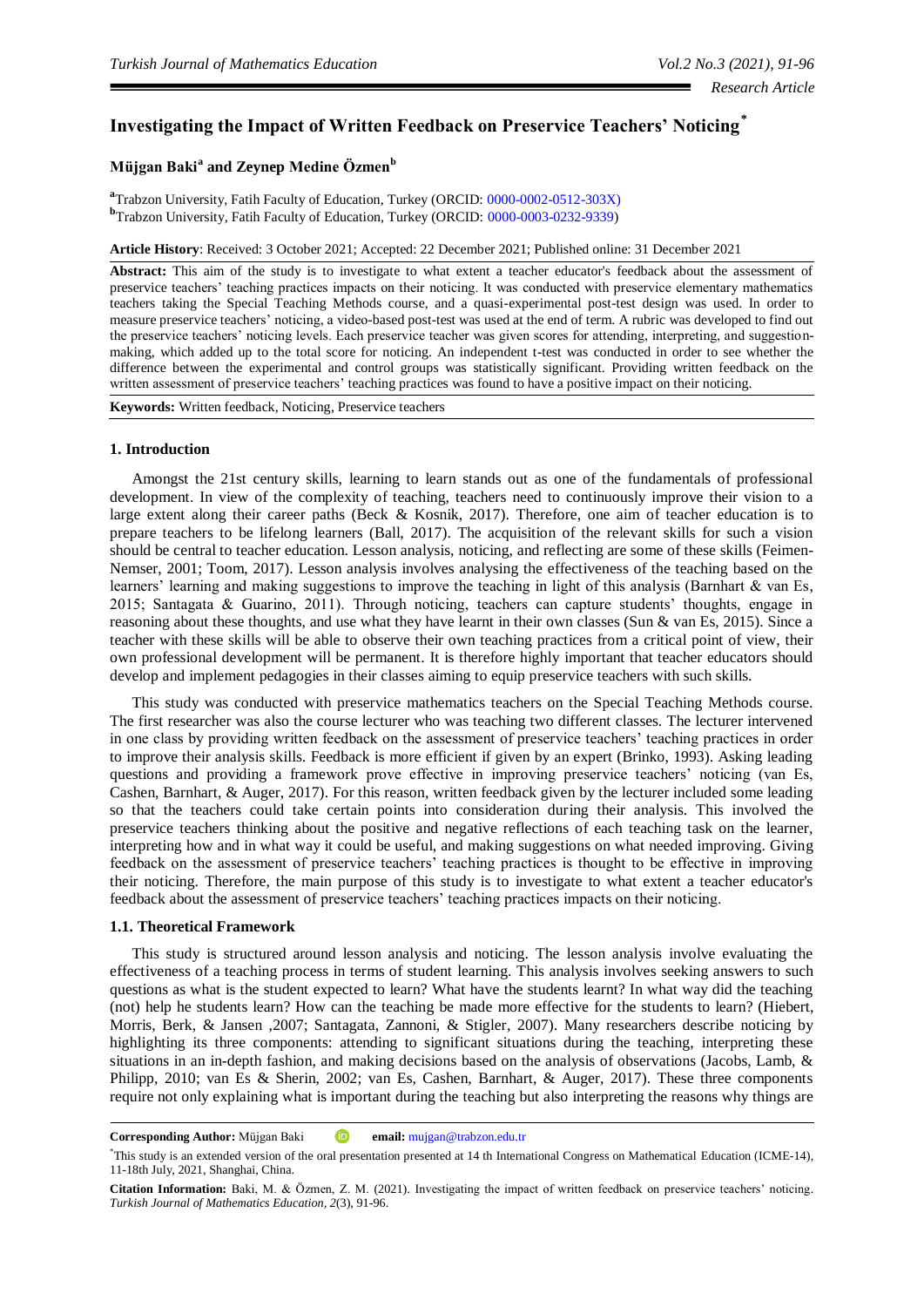important and what effects they may have on students' learning. Lesson analysis skills is based upon the noticing skill according to many researchers who assert that these two skills are quite identical (Santagata & Guorino, 2011; Sherin, Jacobs & Philipp, 2011). The development of this skills enables pre-service teachers to learn more from the teachers they have observed in their field experiences, to think in more detail about their own teaching, to make better pedagogical decisions when they start to work, and to provide higher quality teaching (Mitchell  $\&$ Marin, 2015; Star & Strickland, 2008).

Recent studies have focused on how to improve preservice teachers' noticing and with what tools. Preservice teachers' noticing has been found to improve through analysis and discussion in video-based learning settings (Barnhardt & van Es, 2015), a guiding framework (van Es, Cashen, Barnhart, & Auger, 2017), and leading questions (Seidel, Blomberg, & Renkl, 2013). Kleinknecht and Gröschner (2016), on the other hand, compare video-based online feedback and journal writing in terms of their effects on preservice teachers' noticing. They conclude that video feedback is more beneficial for preservice teachers in making explanations and finding teaching alternatives. Unlike previous research, the present study examines the effects of written feedback given by an expert on the assessment of teaching practices and how it improves noticing. The study is therefore expected to contribute to the field in terms of what can be done to acquire the noticing skill in non-video-based settings.

# **2. Method**

# **2.1. Participants and Study Context**

The study was conducted with preservice elementary mathematics teachers taking the Special Teaching Methods course as part of their four-year teacher education degree programme. The preservice teachers had completed most of the mathematics content courses as well as the pedagogical courses. The Special Teaching Methods course is offered in the third year of the programme over two terms. The data was collected in the sixth semester. Following the Special Teaching Methods course, preservice teachers are expected to be ready for Teaching Practice in schools.

A quasi-experimental post-test design was used for this study. The first researcher / teacher educator taught the Special Teaching Methods course in two different classes. One of these classes was the control group (38 students) and the other the experimental group (37 students). The first four weeks of the course included theoretical studies and the last 10 weeks practical studies.

The general aim of this course is to support the development of pre-service teachers' knowledge and skills about teaching mathematics. Pre-service teachers also perform teaching practices in this course and evaluate their own and their classmate's teaching practices by analyzing them from different perspectives. Pre-service teachers fulfill these duties as both written and verbal evaluations during the course. Written evaluation was carried out by the control and experimental groups, but only the experimental group was given written feedback by the instructor. In particular, written feedback was given in a way to raise awareness of evaluation of teaching activities in terms of student learning. The purpose of the written feedback pedagogy is to enable pre-service teachers to analyze and think on their teaching practices in more detail. The purpose of giving written feedback to the experimental group is to go beyond what they can realize in the name of learning-teaching and to bring them to the stage of interpretation and making decission. During the implementation of the course, the control and experimental groups did the following common activities:

- 1. Theese classes are divided into groups of 2 or 3 each. Both groups were given the tasks of developing a lesson plan, doing the necessary preparations (materials development etc.), and teaching in the class as if in a real classroom setting (a 30-minute lesson). This involved role-playing by the preservice teachers as teachers, and by their classmates as students. Prior to their preparations, the pre-service teachers were given the guidelines to consider during the preparation and implementation for an effective teaching of mathematics.
- 2. Before the oral evaluation, the pre-service teachers who made presentations were expected to evaluate their teaching practices in written form by their classmates. During this written evaluation process, the teacher of the course explained to the pre-service teachers what they should consider. Teacher candidates were asked to think about the positive and negative effects of each teaching activity carried out during the teaching practice on learners, to interpret how it could be beneficial, and to make suggestions for eliminating inappropriate situations. Pre-service teachers made written evaluations 4 times during the course.
- 3. Following the presentations, discussions were held to evaluate the planning and the implementations of the group in terms of effective mathematics teaching.

The experimental group further did the following intervention activities: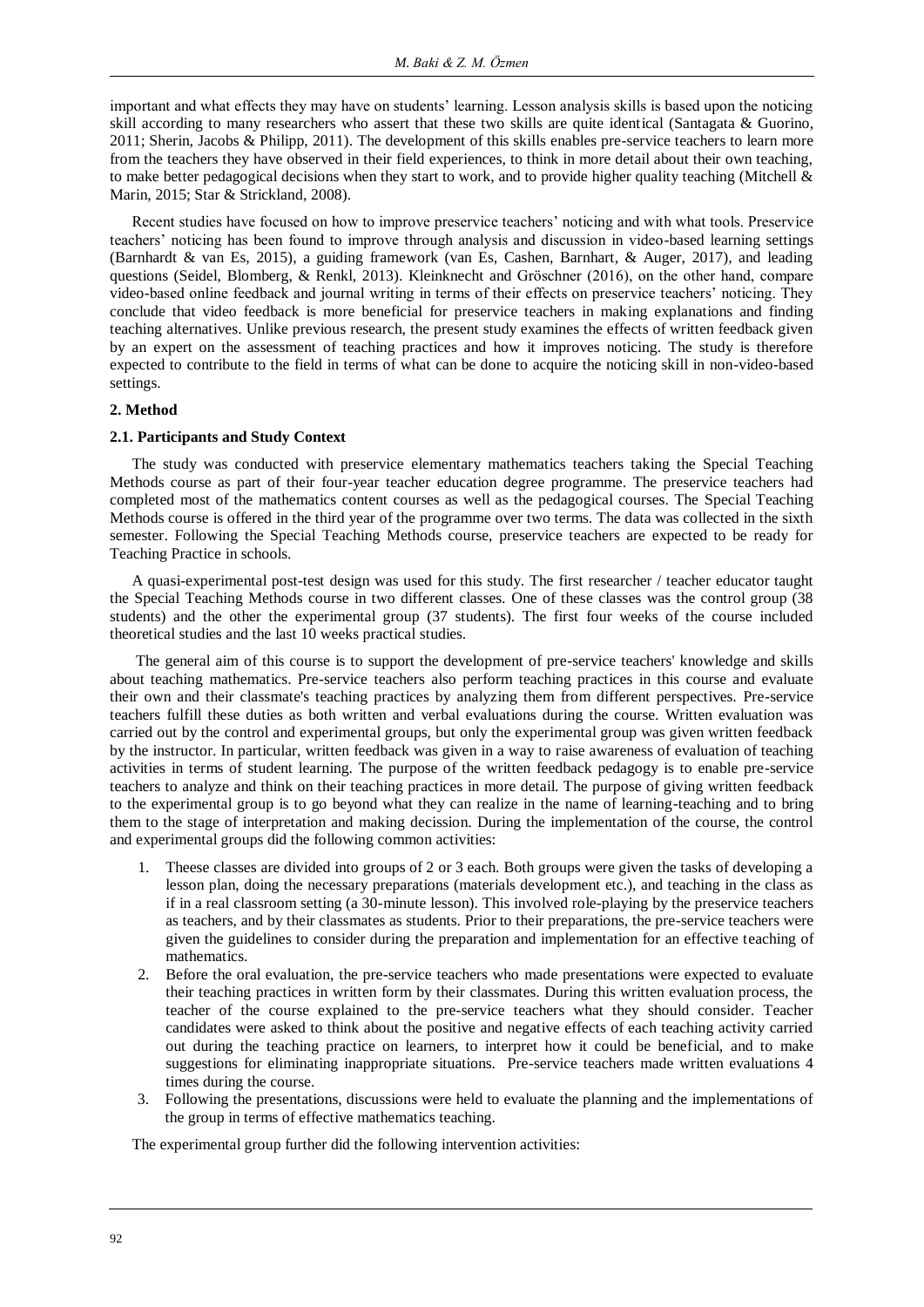- 1. The preservice teachers were asked to take short notes on what the activities contributed to the student, and for a written evaluation in terms of effective mathematics teaching, while watching their peers teaching.
- 2. Before moving on to the oral evaluation, the preservice teachers were expected to do a written assessment of the teaching practices of their classmate doing the presentation (they had been given specially designed papers with columns for written feedback). They had been told what to consider during this written assessment process. The preservice teachers were expected to think about the positive and negative reflections of each teaching task on the learner, interpret how and in what way it could be useful, and make suggestions on what needed improving. They did written assessments four times and received written feedback from the lecturer four times.
- 3. It was ensured that the written feedback on these assessment reports was read by the teachers before the next writing task.
- 4. The written feedback included the points to consider during the analysis, e.g. *What contribution can working on these examples make to the student?, Will it enable students to make mathematical connections?, Were the introductory activities and connections appropriate?, You should interpret the activity on the fractions – was the implementation process of this activity appropriate?,*

Below is the written evaluation of a pre-service teacher and the written feedback given by the instructor to this evaluation:

*In the introduction, it was appropriate for our friends to ask the students what the fractions ½ and ¼ mean in general and to model these fractions in order to remind them in the introduction to the subject. Then it was good to give an example of daily life (if we take half of 2 bagels) and show that the result is equal to 4 using materials.(preservice teachers)*

In this analysis, the pre-service teacher only captured the existing situation and included a very general assessment in order to improve teaching. The instructor gave written feedback as follows:

*Why was this example appropriate? What benefit does working on these examples bring to the student? Does it make it easier for students to make mathematical connections? Do you need any other prior knowledge? (Teacher educator)*

# **2.2. Data Collection**

In order to measure preservice teachers' noticing, a video-based post-test was used at the end of the course. The video was selected based on three different expert opinions, and showed a teacher teaching sixth graders the height of a parallelogram. This video was selected because it involved the introduction, development, and conclusion parts of a lesson as well as a teaching process with student-teacher interaction. It also included positive and negative contexts that could be flagged by the preservice teachers. The 30-minute lesson was divided into four video parts and viewed by separate teachers, who were expected to take notes on significant points while watching each video part and then do a detailed analysis upon its conclusion. The preservice teachers were asked to consider the following point while watching the video:

*Evaluate the teacher's teaching from its positive and negative aspects in terms of its contribution to the learner's learning.* 

# **2.3. Data Analysis**

A rubric was developed to identify the preservice teachers' noticing levels. Each heading (attending, interpreting, decision-making) had four levels (0, 1, 2, 3). Previous work by van Es and Sherin (2002) and Barnhart and van Es (2015) was made use of while designing the rubric. Then the eventualities for each video part were determined. The first researcher analysed all the preservice teachers' assessments by this rubric and made amendments to it. This final version of the rubric is presented in Table 1. Afterwards, two other researchers separately did the analyses for a second time, and interrater reliability was found to be 78%. The two researchers then came together and discussed the contexts with discrepant scores, ultimately agreeing on a final score.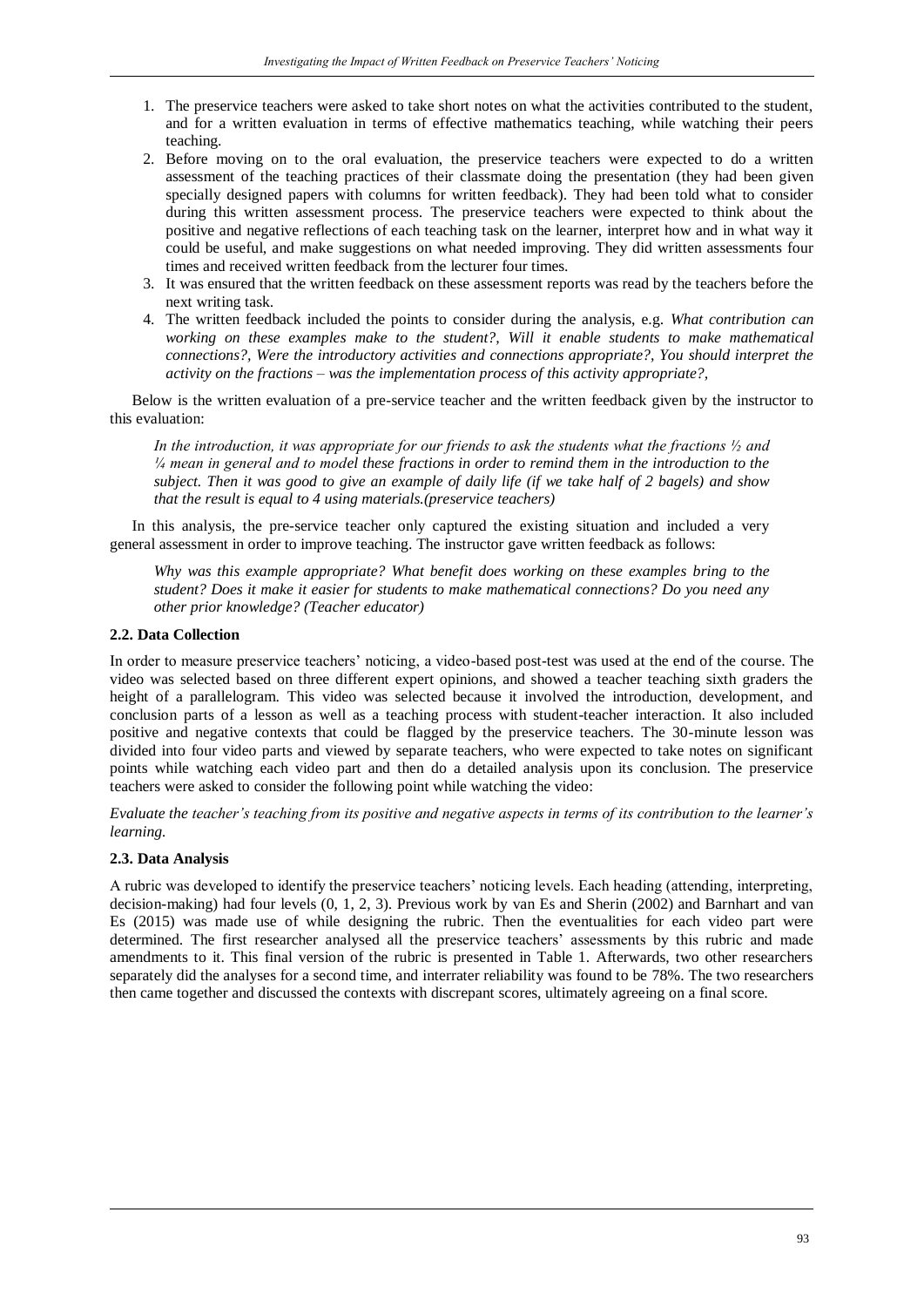| Category        | <b>Levels</b>    | <b>I</b> call, the contract of the complements to garding notional<br><b>Explanations</b>                                | <b>Sample answers</b>                                                                                                            |
|-----------------|------------------|--------------------------------------------------------------------------------------------------------------------------|----------------------------------------------------------------------------------------------------------------------------------|
|                 | $\boldsymbol{0}$ | No statements about any noteworthy context                                                                               |                                                                                                                                  |
|                 | 1                | General statements about teacher's actions                                                                               | The teacher asked students questions.                                                                                            |
| attending       | $\overline{2}$   | Evidence-based explanations of teacher's                                                                                 | The teacher wanted the height of the                                                                                             |
|                 |                  | actions                                                                                                                  | parallelogram to be drawn on one side.                                                                                           |
|                 | $\overline{3}$   | Evidence-based statements about students'                                                                                | One of the students explained the                                                                                                |
|                 |                  | actions                                                                                                                  | parallel requirement on a rhomb.                                                                                                 |
|                 | $\boldsymbol{0}$ | No interpretations                                                                                                       |                                                                                                                                  |
|                 | 1                | General expressions of satisfaction                                                                                      | It was good for the students'<br>understanding.                                                                                  |
| interpreting    | $\overline{2}$   | Interpreting teacher's actions based<br>on<br>teaching principles and guidelines                                         | She checked the students' previous<br>knowledge by asking about the<br>particulars of the parallelogram, which<br>was very good. |
|                 | 3                | Evidence-based interpretation of teacher's<br>and students' actions and making the<br>necessary mathematical connections | It was good for students to draw these<br>heights as they could see that heights<br>could be drawn at different spots.           |
|                 | $\boldsymbol{0}$ | No suggestions                                                                                                           |                                                                                                                                  |
| decision-making | 1                | Very general suggestions                                                                                                 | It would be better if the teacher used<br>materials.                                                                             |
|                 | $\overline{2}$   | Suggestions for improving teacher's teaching<br>practices                                                                | The teacher needs to elaborate on the<br>concept of height.                                                                      |
|                 | $\overline{3}$   | Suggestions for improving students'                                                                                      | A few more heights should have been                                                                                              |
|                 |                  | understanding based on teacher's actions,                                                                                | drawn to highlight their equality.                                                                                               |
|                 |                  | and making the necessary mathematical<br>connections                                                                     |                                                                                                                                  |

**Table 1.** Categories, levels, and explanations regarding noticing

The preservice teachers' answers in the four video exams were studied within the scope of noticing adequacy (attending, interpreting, decision-making), and their score for each component was obtained. Each preservice teacher was given scores for attending, interpreting, and decision-making, which added up to the total score for noticing. Based on these scores, the descriptive statistical values were calculated for the experimental and control groups. Following the descriptive analyses, further statistical analyses were conducted in order to reveal any statistically significant difference between the experimental and control groups in terms of their noticing, attending, interpreting, and decision-making scores. Prior to these analyses, the four-score distribution of the experimental and control groups was checked for consistency with normal distribution. The Kolmogorov-Smirnov test revealed that the score distribution of the experimental and control groups was consistent with normal distribution in all components. With the groups normally distributed, an independent t-test was conducted in order to see whether the difference between the experimental and control groups was statistically significant. Prior to obtaining the t-test results, the Levene test results were looked at to see whether the groups had equal variances.

## **3. Results**

Descriptive statistics on the experimental and control groups' noticing scores are presented in Table 2.

| Group        | N  | Mean    | <b>Std. Deviation</b> |  |  |
|--------------|----|---------|-----------------------|--|--|
| Experimental | 37 | 22.7838 | 4.13075               |  |  |
| Control      | 38 | 18.6053 | 4.37770               |  |  |

**Table 2.** Preservice teacher's noticing scores

| Table 3. Noticing scores t-test value |  |  |  |
|---------------------------------------|--|--|--|
|---------------------------------------|--|--|--|

|               |       | sd | sig  |
|---------------|-------|----|------|
| Experimental- | 4.249 | 73 | .000 |
| Control       |       |    |      |
|               |       |    |      |

The average noticing score for the experimental group is higher than the average score for the control group. The Levene test results revealed that the groups had equal variances  $(F=108, p=.744>.05)$ . The t-test results in Table 3 suggest that a statistically significant difference exists between the noticing levels of the experimental and control groups ( $t_{73}=4.249$ , p=.000). This difference is due to the experimental group scores being higher than the control group scores ( $\bar{X}_D = 22.7838$  and  $\bar{X}_K = 18.6053$ ).

Descriptive statistics on the experimental and control groups' attending scores are presented in Table 4.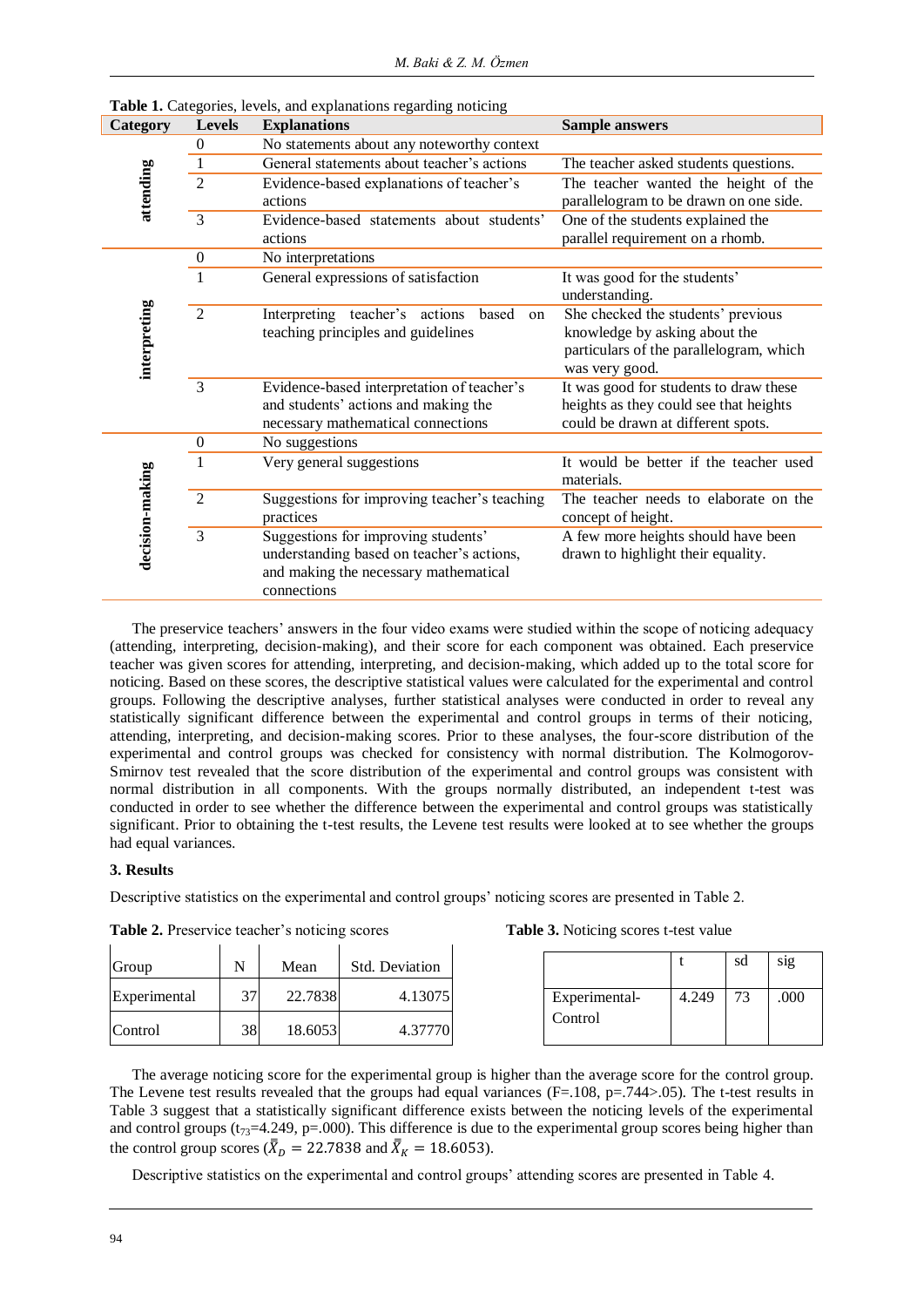| Group        |    | Mean   | Std. Deviation |
|--------------|----|--------|----------------|
| Experimental | 37 | 9.8919 | 1.72858        |
| Control      | 38 | 8.5263 | 1.46558        |

#### **Table 4.** Attending scores **Table 5.** Attending t-test value

|                          |       | sd | sig  |
|--------------------------|-------|----|------|
| Experimental-<br>Control | 3.694 | 73 | .000 |

The average attending score for the experimental group is higher than the average score for the control group. The Levene test results revealed that the groups had equal variances  $(F=468, p=496>0.05)$ . The t-test results in Table 5 suggest that a statistically significant difference exists between the attending levels of the experimental and control groups ( $t_{73}=3.694$ , p=.000). This difference is due to the experimental group scores being higher than the control group scores ( $\bar{X}_D = 9.8919$  and  $\bar{X}_K = 8.5263$ ).

Descriptive statistics on the experimental and control groups' interpreting scores are presented in Table 6.

**Table 6.** Interpreting scores **Table 7.** Interpreting t-test value

| Group        |    | Mean   | Std. Deviation |                          |       | sd | <sub>S1g</sub> |
|--------------|----|--------|----------------|--------------------------|-------|----|----------------|
| Experimental | 37 | 8.1622 | 1.69170        | Experimental-<br>Control | 3.383 | 73 | .001           |
| Control      | 38 | 6.8158 | 1.75307        |                          |       |    |                |

The average interpreting score for the experimental group is higher than the average score for the control group. The Levene test results revealed that the groups had equal variances  $(F=.018, p=.895>0.05)$ . The t-test results in Table 7 suggest that a statistically significant difference exists between the interpreting levels of the experimental and control groups ( $t_{73}=3.383$ , p=.001). This difference is due to the experimental group scores being higher than the control group scores ( $\bar{X}_D = 8.1622$  and  $\bar{X}_K = 6.8158$ ).

Descriptive statistics on the experimental and control groups' decision-making scores are presented in Table 8.

| Group        | N<br>Mean |        | Std. Deviation |  |
|--------------|-----------|--------|----------------|--|
| Experimental | 37.       | 4.7297 | 2.38803        |  |
| Control      | 38        | 3.2632 | 2.71815        |  |

**Table 8.** Decision-making scores **Table 9.** Decision-making t-test value

|                          |       | sd | sig  |
|--------------------------|-------|----|------|
| Experimental-<br>Control | 2.480 | 73 | .015 |

The average decision-making score for the experimental group is higher than the average score for the control group. The Levene test results revealed that the groups had equal variances (F=1.308, p=.256>0.05). The t-test results in Table 9 suggest that a statistically significant difference exists between the suggestion-making levels of the experimental and control groups  $(t_{73}=2.48, p=0.015)$ . This difference is due to the experimental group scores being higher than the control group scores ( $\bar{X}_D = 4.7297$  and  $\bar{X}_K = 3.2632$ ).

#### **4. Discussion and Conclusion**

This study is investigate to what extent a teacher educator's feedback about the assessment of preservice teachers' teaching practices impacts on their noticing .The findings suggest that the experimental group had higher average scores for noticing than the control group. Providing written feedback was thus found to make a positive contribution to preservice teachers' noticing. Kleinknecht and Gröschner (2016) conclude that videobased online feedback has a positive effect on preservice teachers' capturing and evaluating pedagogical explanations. The difference between the groups can be attributed to the expectation that preservice teachers should make evidence-based statements while assessing their peers' practices, think about the positive and negative effects of a given situation on students, and put forward suggestions for improvement. The present study differs from existing research in that it highlights the need to do written assessments of teaching practices and to provide written feedback on these, which could pave the way to improving noticing at a stage where theory meets practice in teacher education. Written feedback by experts could be used as a tool to improve teachers' noticing in teacher education.